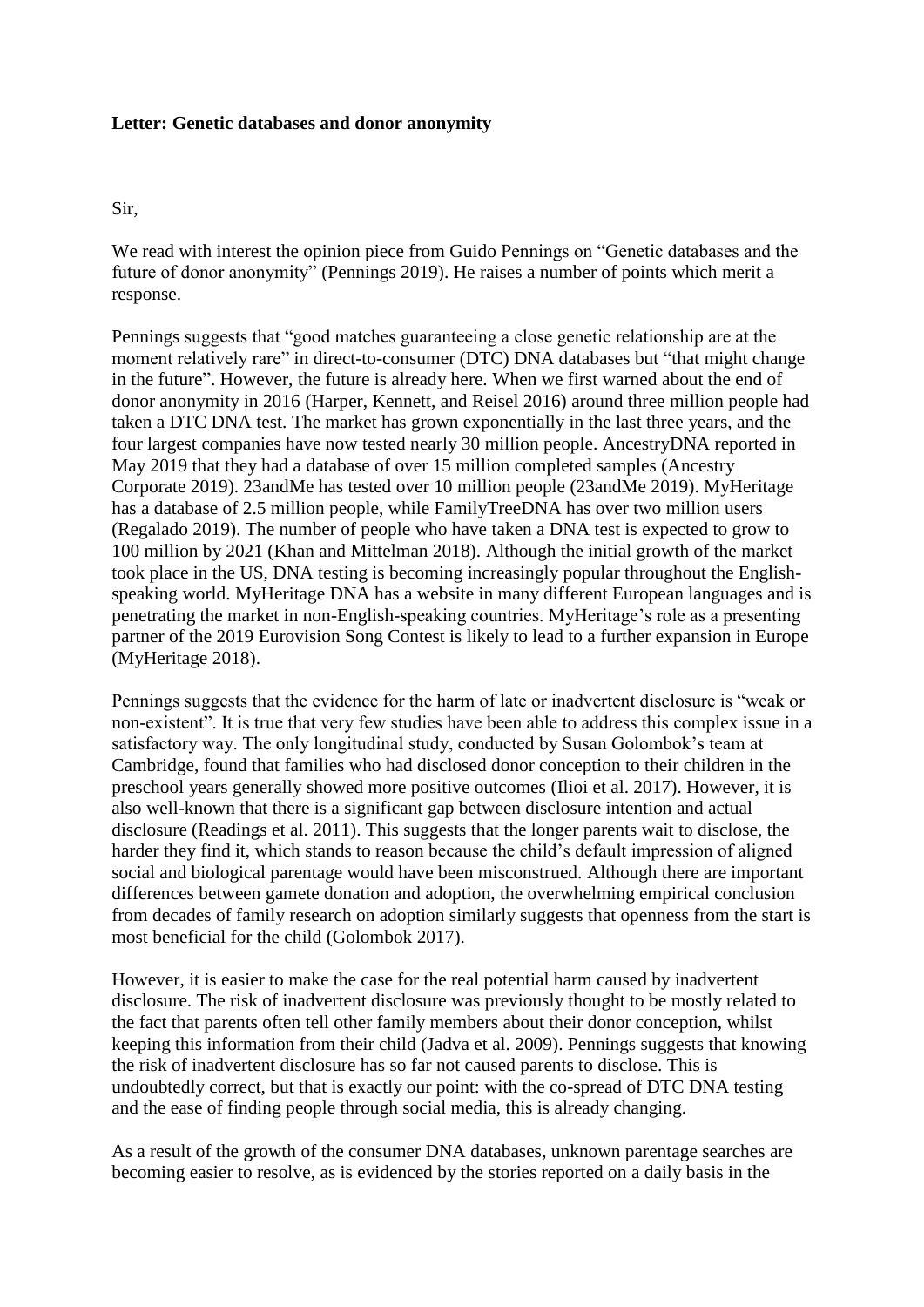DNA Detectives Facebook group [\(www.facebook.com/groups/DNADetectives\)](https://www.facebook.com/groups/DNADetectives/) which now has over 100,000 members. In a 2017 survey of adoptees who were using DNA to find their biological parents it was reported that 66.5% of respondents had identified a match with a half second cousin or closer (Bettinger 2017). Second cousins are the "sweet spot" where identification is generally a straightforward task (Moore 2016). In a survey conducted by the Facebook group *We Are Donor Conceived* 55% of respondents reported that they had identified their donor, and 72% had identified donor siblings (We Are Donor Conceived 2019).

With the growing DNA databases many people are now discovering their donor origins as a result of DNA testing. In the *We Are Donor Conceived* survey 37% of respondents had discovered they were donor conceived after taking a commercial DNA test (We Are Donor Conceived 2019). As a result of all the unexpected DNA discoveries, two of the main consumer genetics companies now offer special training to their customer service representatives so that they can deal with these emotional situations (Brown 2018). A number of informal support groups have sprung up on Facebook to help people come to terms with their unexpected results (Zhang 2018). Private Facebook groups have also been set up for the offspring of individual donors with the largest such group consisting of 189 offspring from a single donor (Zhang 2019).

Pennings discusses anonymity from the point of view of the donors and the recipient parents, but fails to consider the rights of the donor-conceived individuals who were not a party to the contract of anonymity. The harms experienced by individuals who were denied access to their genetic origins, and hence half of their ancestry and medical history, also need to be taken into account. It is now widely recognised that the rights of the child trump the rights of the adult (Hallich 2017) and that individuals have a natural right to not to be deceived as well as a *prima facie* right to know their genetic heritage (Ravitsky 2017). The possibility of discovering an unexpected biological heritage is a consequence of not having been given accurate information about their biological parentage, in other words having been deceived about a central feature of their identity.

We agree that searches for donor parents, donor siblings and donor offspring are likely to disrupt lives, and there is a great need to conduct searches sensitively and with respect for the other parties affected. But Pennings states that these types of searches "violate the rights of recipients and donors". We do not agree. Care must be taken to respect the feelings of the individuals who were conceived as a result of donor conception, many of whom have been offended by the suggestion that their use of ancestry databases shows a "lack of gratitude" to the donors (Lewis 2019). It will always be a difficult balancing act. The right to knowledge does not equate to the right to contact and the right to a relationship (Lacopo 2019). The etiquette for these difficult scenarios is still evolving, but we believe that any arrangement should safeguard the rights of donor-conceived individuals and that their rights to know key information about their biological origin outweigh any parental rights to privacy.

## Authors

Debbie Kennett (1), Dan Reisel (2), Joyce Harper (2) Joyce.harper@ucl.ac.uk

1. Department of Genetics, Evolution and Environment, University College London Darwin Building, Gower Street, London WC1E 6BT, UK.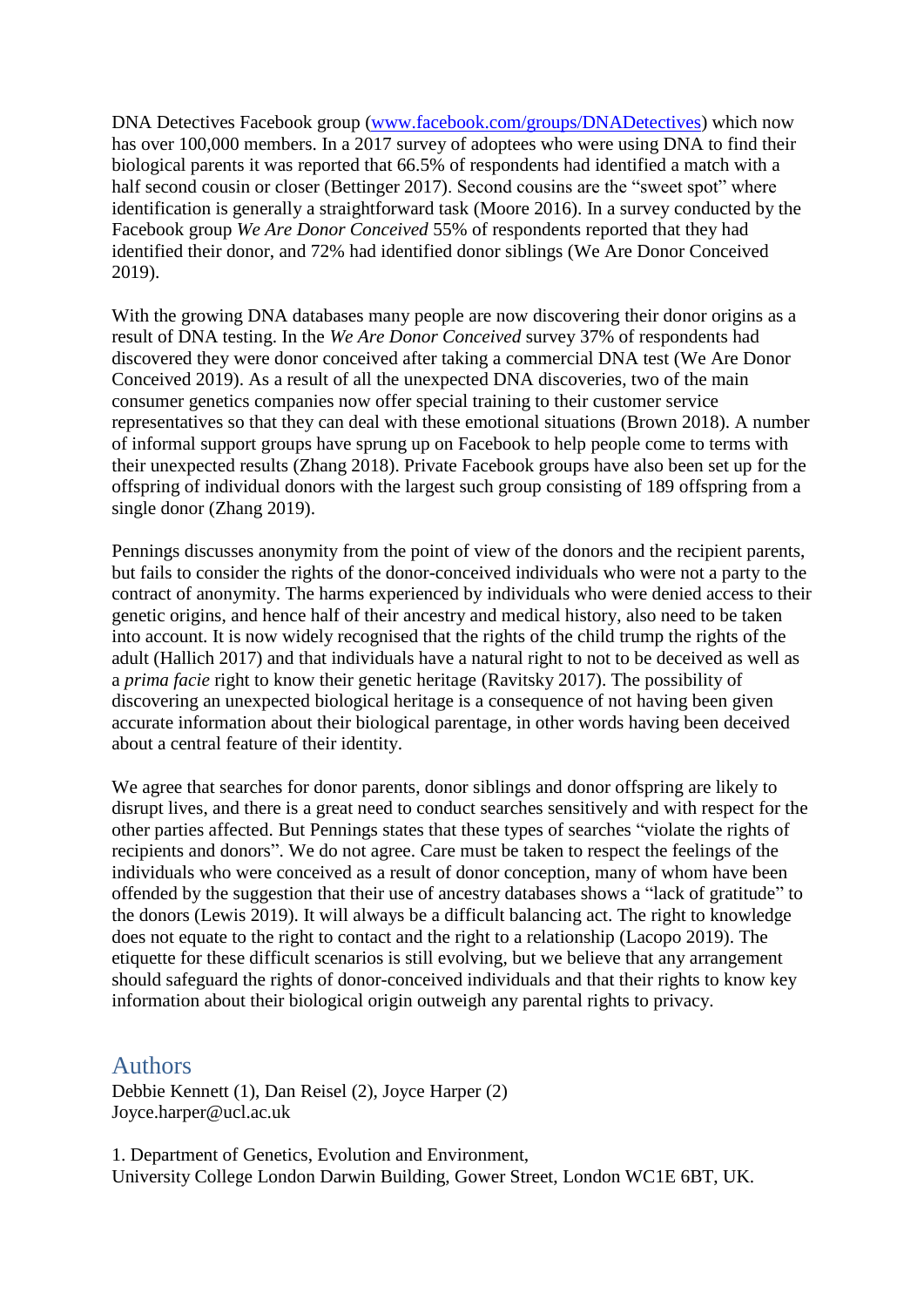2. Institute for Women's Health, University College London, London WC1E 6BT, UK.

#### **Conflict of interest**

None.

# References

- 23andMe. 2019. "23andMe: About Us." 23andMe Media Center. 2019. https://mediacenter.23andme.com/company/about-us/.
- Ancestry Corporate. 2019. "Ancestry® Surpasses 15 Million Members in Its DNA Network, Powering Unparalleled Connections and Insights (Press Release)." May 21, 2019. https://www.ancestry.com/corporate/newsroom/press-releases/ancestry%C2%AEsurpasses-15-million-members-its-dna-network-powering-unparalleled.
- Bettinger, Blaine T. 2017. "Adoptee Testing: A Study." *The Genetic Genealogist* (blog). January 8, 2017. http://thegeneticgenealogist.com/2017/01/08/adoptee-testing-astudy/.
- Brown, Kristen V. 2018. "Surprise DNA Results Are Turning Customer-Service Reps into Therapists," December 19, 2018. https://www.bloomberg.com/news/features/2018- 12-19/surprise-dna-results-are-turning-customer-service-reps-into-therapists.
- Golombok, Susan. 2017. "Disclosure and Donor-Conceived Children." *Human Reproduction* 32 (7): 1532–36. https://doi.org/10.1093/humrep/dex104.
- Hallich, Oliver. 2017. "Sperm Donation and the Right to Privacy." *The New Bioethics: A Multidisciplinary Journal of Biotechnology and the Body* 23 (2): 107–20. https://doi.org/10.1080/20502877.2017.1355083.
- Harper, Joyce C., Debbie Kennett, and Dan Reisel. 2016. "The End of Donor Anonymity: How Genetic Testing Is Likely to Drive Anonymous Gamete Donation out of Business." *Human Reproduction* 31 (6): 1135–40. https://doi.org/10.1093/humrep/dew065.
- Ilioi, Elena, Lucy Blake, Vasanti Jadva, Gabriela Roman, and Susan Golombok. 2017. "The Role of Age of Disclosure of Biological Origins in the Psychological Wellbeing of Adolescents Conceived by Reproductive Donation: A Longitudinal Study from Age 1 to Age 14." *Journal of Child Psychology and Psychiatry, and Allied Disciplines* 58 (3): 315–24. https://doi.org/10.1111/jcpp.12667.
- Jadva, Vasanti, Tabitha Freeman, Wendy Kramer, and Susan Golombok. 2009. "The Experiences of Adolescents and Adults Conceived by Sperm Donation: Comparisons by Age of Disclosure and Family Type." *Human Reproduction* 24 (8): 1909–19. https://doi.org/10.1093/humrep/dep110.
- Khan, Razib, and David Mittelman. 2018. "Consumer Genomics Will Change Your Life, Whether You Get Tested or Not." *Genome Biology* 19 (1): 120. https://doi.org/10.1186/s13059-018-1506-1.
- Lacopo, Michael D. 2019. "Uncovering Family Secrets: The Human Side of DNA Testing." In *Advanced Genetic Genealogy: Techniques and Case Studies*, edited by Debbie Parker Wayne, 325–37. Cushing, Texas: Wayne Research.
- Lewis, Ricki. 2019. "'The Broken Promise of Anonymity'? Bioethicist's Call to Guard Identity of Sperm and Egg Donors Is Misguided." *Genetic Literacy Project*, April 30, 2019. https://geneticliteracyproject.org/2019/04/30/the-broken-promise-ofanonymity-bioethicists-call-to-guard-identity-of-sperm-and-egg-donors-ismisguided/.